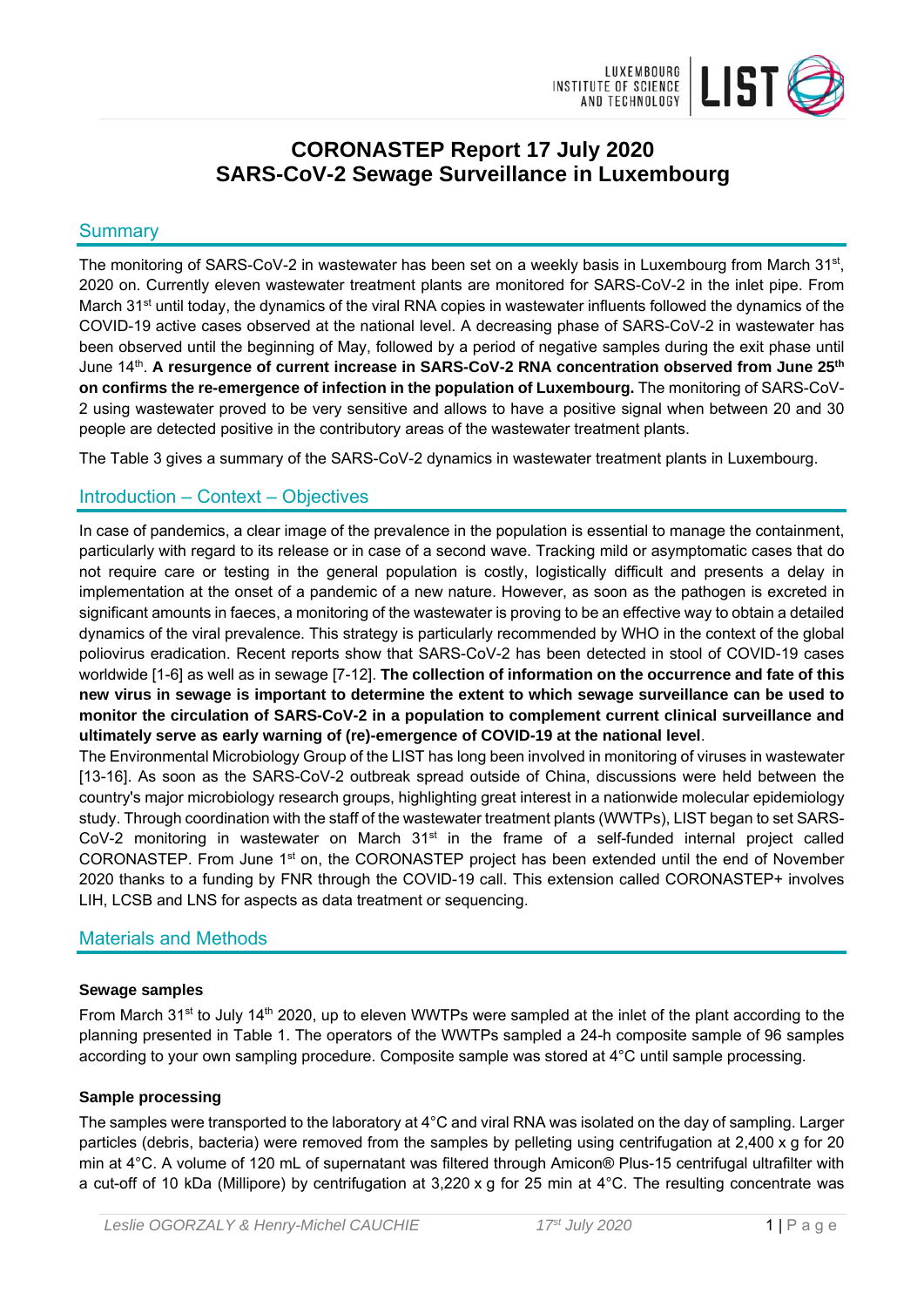

collected and 140 µL of each concentrate was then processed to extract viral RNA using the QIAamp Viral RNA mini kit (Qiagen) according to the manufacturer's protocol. Elution of RNA was done in 60 μL of elution buffer.

#### **Real-time One-Step RT-PCR**

Samples are screened for the presence of *Sarbecovirus* (*Coronaviridae, Betacoronaviruses*) and/or SARS-CoV-2 virus RNA by two distinct real-time one-step RT-PCR, one on the E gene (Envelope small membrane protein) and the second on the N gene (nucleoprotein). The E gene real-time RT-PCR can detect *Sarbecoviruses*, i.e. SARS-CoV, SARS-CoV-2 and closely related bat viruses. In the context of the COVID19 pandemic, it can be assumed that only SARS-CoV-2 strains will be detected by this assay given that SARS-CoV virus has been eradicated and other bat viruses do not commonly circulate in the human population. The E gene assay is adapted from Corman et al. [17]. The N gene real-time RT-PCR assay (N1 assay) specifically detects SARS-CoV-2 virus. It is adapted from the CDC protocol<sup>1</sup>. The two primers/probe sets are presented in Table 2. The RTqPCR protocols and reagents were all provided by the LIH.

Each reaction contained 5 μL of RNA template, 5 μL of TaqPath 1-step RT-qPCR MasterMix (A15299, Life Technologies), 0.5 µL of each primer (20 µM) and probe (5 µM) and the reaction volume was adjusted to a final volume of 20 μL with molecular biology grade water. Thermal cycling reactions were carried out at 50 °C for 15 min, followed by 95 °C for 2 min and 45 cycles of 95 °C for 3 sec and 58°C (E gene) or 53°C (N gene) for 30 sec using a Viia7 Real-Time PCR Detection System (Life Technologies). Reactions were considered positive (limit of detection – LOD) if the cycle threshold (Ct value) was below 40 cycles.

#### **Controls**

A non-target RNA fragment commercially available (VetMAX™ Xeno™ IPC and VetMAX™ Xeno™ IPC Assay, ThermoFischer Scientific) was added to the viral RNA extract from sewage concentrates as an internal positive control (IPC). This IPC-RNA is used to control the performance of the RT-qPCR (E gene) and to detect the presence of RT-qPCR inhibitors.

Viral RNA copies quantification of both targeting genes in wastewater samples was performed using RT-qPCR standard curves generated using EDX SARS-CoV-2 Standard (Biorad). This standard is manufactured with synthetic RNA transcripts containing 5 targets (E, N, S, ORF1a, and RdRP genes of SARS-CoV-2, 200,000 copies/mL each).Using such a standard, the limits of quantification (LOQ) of both RT-qPCR assays were estimated to 1 RNA copy per reaction (Figure 1).



*Figure 1 – RT-qPCR standard curves established for both targeting genes (E gene and N gene) of SARS-CoV-2 using a commercially available standard (Biorad).* 

<sup>-</sup>1 https://www.cdc.gov/coronavirus/2019-ncov/downloads/rt-pcr-panel-primer-probes.pdf

*Leslie OGORZALY & Henry-Michel CAUCHIE 17st July 2020* 2 | Page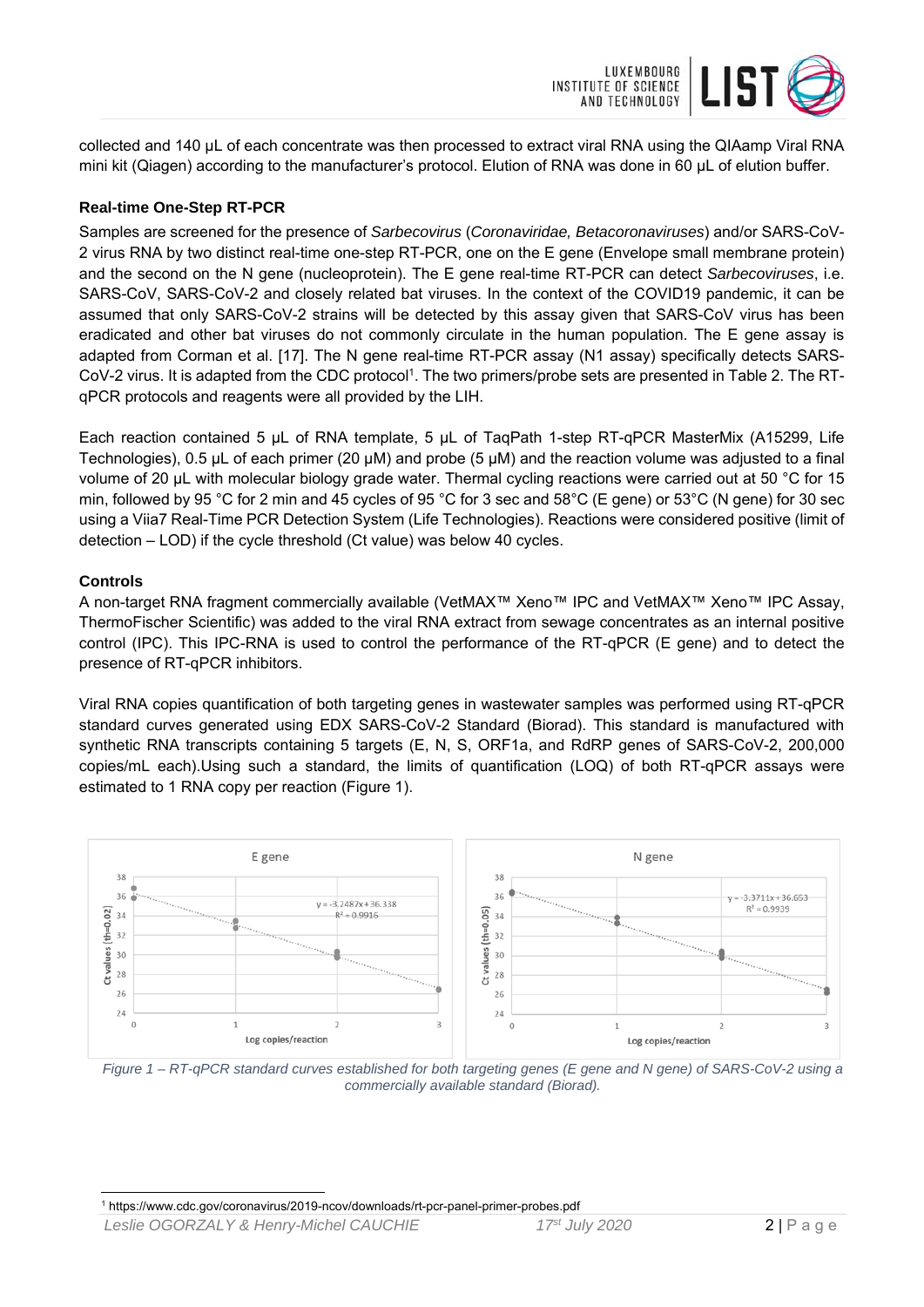

#### Before Containment  $\qquad \qquad \vert$  Containment  $\qquad \qquad \vert$  Exit phase After First Covid-19 case Before First Covid‐19Tested samples Tested samples ‐20 ‐20 ‐20 ‐20 ‐19 <u>م</u> ‐20 ‐20 ‐20 ‐20 م<br>ب م<br>ب ‐20 ‐20 ‐20 ‐20 ‐20 ‐20 ‐20 ‐20 ‐20 ‐20 ‐20 ‐20 **Maximum**‐Nov ‐Mar ‐Mar ‐May ‐May ‐May ‐May ‐Oct ‐Oct ‐Dec ‐Feb ‐Feb ‐Apr ‐Apr ‐Apr ‐Apr ‐Jan ‐Jun ‐Jun ‐Jun ‐Jun ミ ミ ヨ **capacity (equivalent** 02 08 14 **Inhabitants**08 20 14 5 9 22  $^{\circ}_{28}$ 02 08 14 25 12 17 12 53 12 30 04  $\Xi$ 21 27 **inhabitants) connected WWTP** Beggen 210000 139731 <sup>x</sup> <sup>x</sup> <sup>x</sup> <sup>x</sup> <sup>x</sup> <sup>x</sup> <sup>x</sup> <sup>x</sup> <sup>x</sup> <sup>x</sup> <sup>x</sup> <sup>x</sup> <sup>x</sup> <sup>x</sup> <sup>x</sup> <sup>x</sup> <sup>16</sup> Bettembourg 95000 53606 <sup>x</sup> <sup>x</sup> <sup>x</sup> <sup>x</sup> <sup>x</sup> <sup>x</sup> <sup>x</sup> <sup>x</sup> <sup>x</sup> <sup>x</sup> <sup>10</sup> Schifflange 90000 68143 <sup>x</sup> <sup>x</sup> <sup>x</sup> <sup>x</sup> <sup>x</sup> <sup>x</sup> <sup>x</sup> <sup>x</sup> <sup>x</sup> <sup>x</sup> <sup>x</sup> <sup>x</sup> <sup>x</sup> <sup>x</sup> <sup>x</sup> <sup>x</sup> <sup>x</sup> <sup>x</sup> <sup>x</sup> <sup>x</sup> <sup>x</sup> <sup>x</sup> <sup>x</sup> <sup>x</sup> <sup>24</sup> Bleesbrück 80000 30930 <sup>x</sup> <sup>x</sup> <sup>x</sup> <sup>x</sup> <sup>x</sup> <sup>x</sup> <sup>x</sup> <sup>x</sup> 8 Mersch 70000 30473 <sup>x</sup> <sup>x</sup> <sup>x</sup> <sup>x</sup> <sup>x</sup> <sup>x</sup> <sup>x</sup> <sup>x</sup> <sup>x</sup> <sup>x</sup> <sup>x</sup> <sup>x</sup> 12 Pétange 50000 59481 <sup>x</sup> <sup>x</sup> <sup>x</sup> <sup>x</sup> <sup>x</sup> <sup>x</sup> <sup>x</sup> <sup>x</sup> <sup>x</sup> <sup>x</sup> <sup>x</sup> <sup>x</sup> <sup>x</sup> <sup>x</sup> <sup>x</sup> <sup>x</sup> <sup>x</sup> <sup>x</sup> <sup>x</sup> <sup>x</sup> <sup>20</sup> Hesperange 36000 15479 <sup>x</sup> <sup>x</sup> <sup>x</sup> <sup>x</sup> <sup>x</sup> <sup>x</sup> <sup>x</sup> <sup>x</sup> <sup>x</sup> <sup>x</sup> <sup>x</sup> <sup>x</sup> <sup>12</sup> Echternach 36000 7499 <sup>x</sup> <sup>x</sup> <sup>x</sup> 1 Uebersyren 35000 18600 <sup>x</sup> <sup>x</sup> <sup>x</sup> <sup>x</sup> <sup>2</sup> Grevenmacher 47000 9835 <sup>x</sup> <sup>x</sup> <sup>x</sup> <sup>x</sup> <sup>x</sup> 2 Troisvierges 5000 3411 <sup>x</sup> <sup>x</sup> <sup>x</sup> <sup>x</sup> <sup>x</sup> <sup>x</sup> <sup>5</sup> **Total 754000 437188** 2 2 2 2 2 2 2 2 2 2 2 2 5 5 6 8 10 8 11 8 9 8 **<sup>112</sup> Pop Lux (2019) 613901 71.21%**

#### *Table 1- Timing of sewage sampling*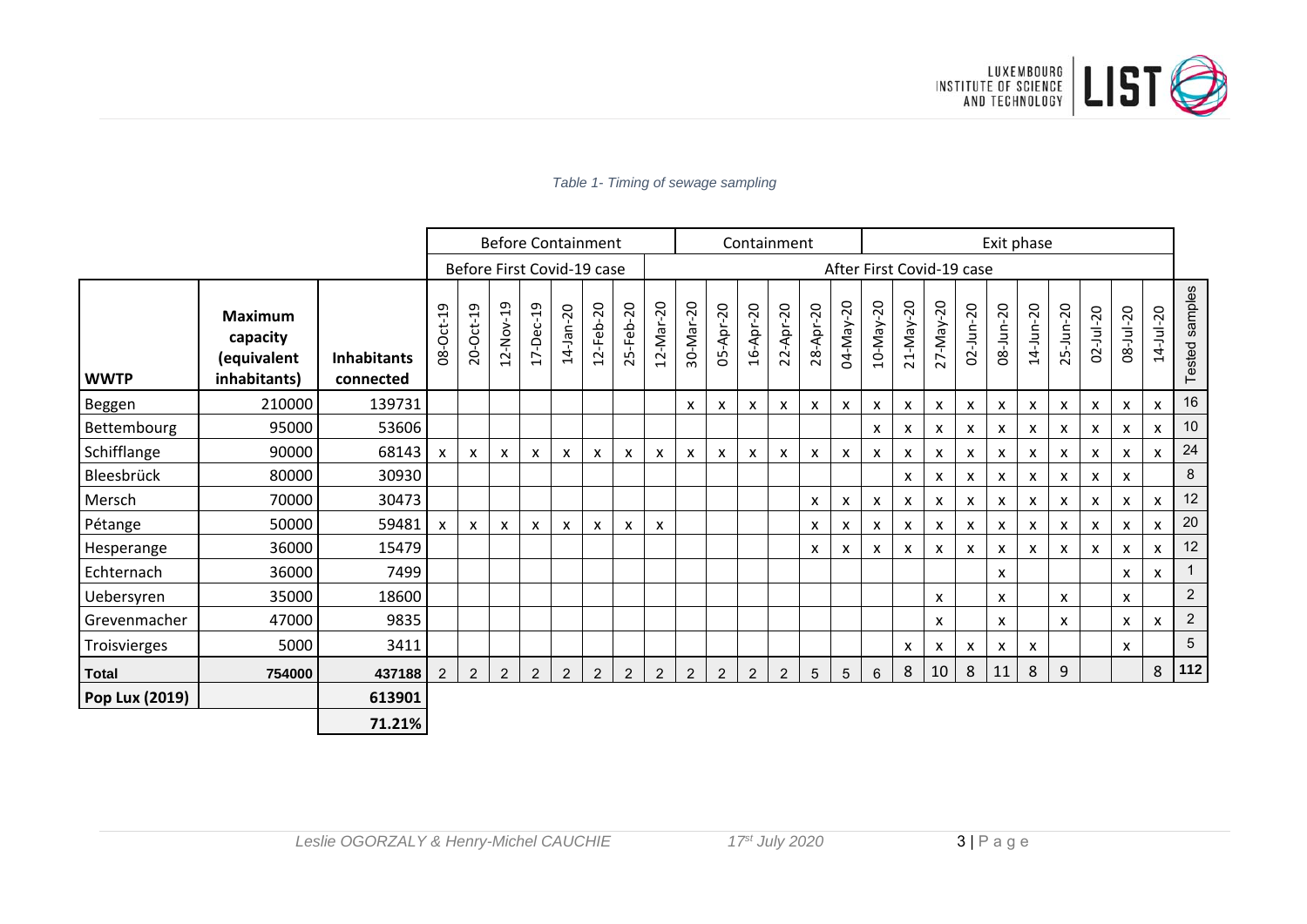

### *Table 2 – RT-qPCR primer-probe sets*

| <b>Target</b> | <b>Primer name</b> | Primer sequence (5' to 3')                     | <b>References</b> |
|---------------|--------------------|------------------------------------------------|-------------------|
| E gene        | E Sarbeco F1       | 5-ACAGGTACGTTAATAGTTAATAGCGT-3                 | Corman et al.,    |
|               | E Sarbeco R2       | 5-ATATTGCAGCAGTACGCACACA-3                     | 2020              |
|               | E Sarbeco_P1       | 5'-FAM-ACACTAGCCATCCTTACTGCGCTTCG-BHQ1         |                   |
| N gene        | 2019-nCoV N1 Fw    | 5'-GAC CCC AAA ATC AGC GAA AT-3'               | CDC               |
|               | 2019-nCoV N1 Rv    | 5'-TCT GGT TAC TGC CAG TTG AAT CTG-3'          |                   |
|               | 2019-nCoV N1 Probe | 5'-FAM-ACC CCG CAT TAC GTT TGG TGG ACC-BHQ1-3' |                   |

### **Data interpretation**

A sample is declared positive for the presence of SARS-CoV-2 if both targets (E and N gene) are detected with Ct values less than or equal to the LOQ. If only one target is detected or if target genes are detected with Ct values between the LOD and the LOQ, samples are reported as presumptive positive (+/-). A sample is declared negative when no target genes are detected (Ct values superior to the LOD).

In case of presumptive positive, sample is tested again using another RT-qPCR detection assay (Allplex 2019 nCoV Assay, Seegene). This commercially available detection kit is a multiplex real-time RT-PCR assay for simultaneous detection of three target genes of SARS-CoV-2 in a single tube. The assay is designed to detect RdRP and N genes specific for SARS-CoV-2, and E gene for all of *Sarbecovirus* including SARS-CoV-2.

## **Results**

**Qualitative results –** The Table 3 presents an overview of all results gathered to date.

Prior to containment: All samples collected prior to the first confirmed Covid-19 case and tested so far are scored negative for the detection of the SARS-CoV-2 (Ct value higher than 38), with the exception of the sample collected on February 25<sup>th</sup> at the Schifflange wastewater treatment plant. This sample was suspected to be positive for the SARS-CoV-2 because it showed a positive signal for the E gene only, with a Ct value above the LOD but below the LOQ. A supplementary analysis using the Allplex 2019 nCoV Assay (Seegene) was recently performed by LNS and has confirmed the presence of SARS-CoV-2 in this sample (E gene: Ct value = 35, RdRp gene: Ct value = 36.5 and N gene: Ct value = 38). **Our date indicates therefore that the first positive sample found in Luxembourg dates back to February 25th, 2020.**

- During containment: All samples (100%, n=18) collected after the first confirmed case of COVID-19, and between March  $11<sup>th</sup>$  and May  $4<sup>th</sup>$ , are declared positive for the presence of SARS-CoV-2 (Ct values between 31 and 37). A clear decrease is observed in the SARS-CoV-2 in wastewater as containment progressed and the number of active cases decreased.
- During the exit phase: From May 10<sup>th</sup> to June 14<sup>th</sup>, corresponding to the first part of the exit phase, the viral RNA was no longer detectable in most of the tested wastewater treatment plants. **From June 25th on, the vast majority of the analysed samples proved to be positive again in the Luxembourg's major wastewater treatment plants (with a number of connected people superior to 15,000 inhabitants), indicating a resurgence of cases in the connected population. This resurgence has been observed a bit in advance compared to the increase in confirmed active cases, confirming the ability of wastewater testing to constitute an efficient pre-alert system.**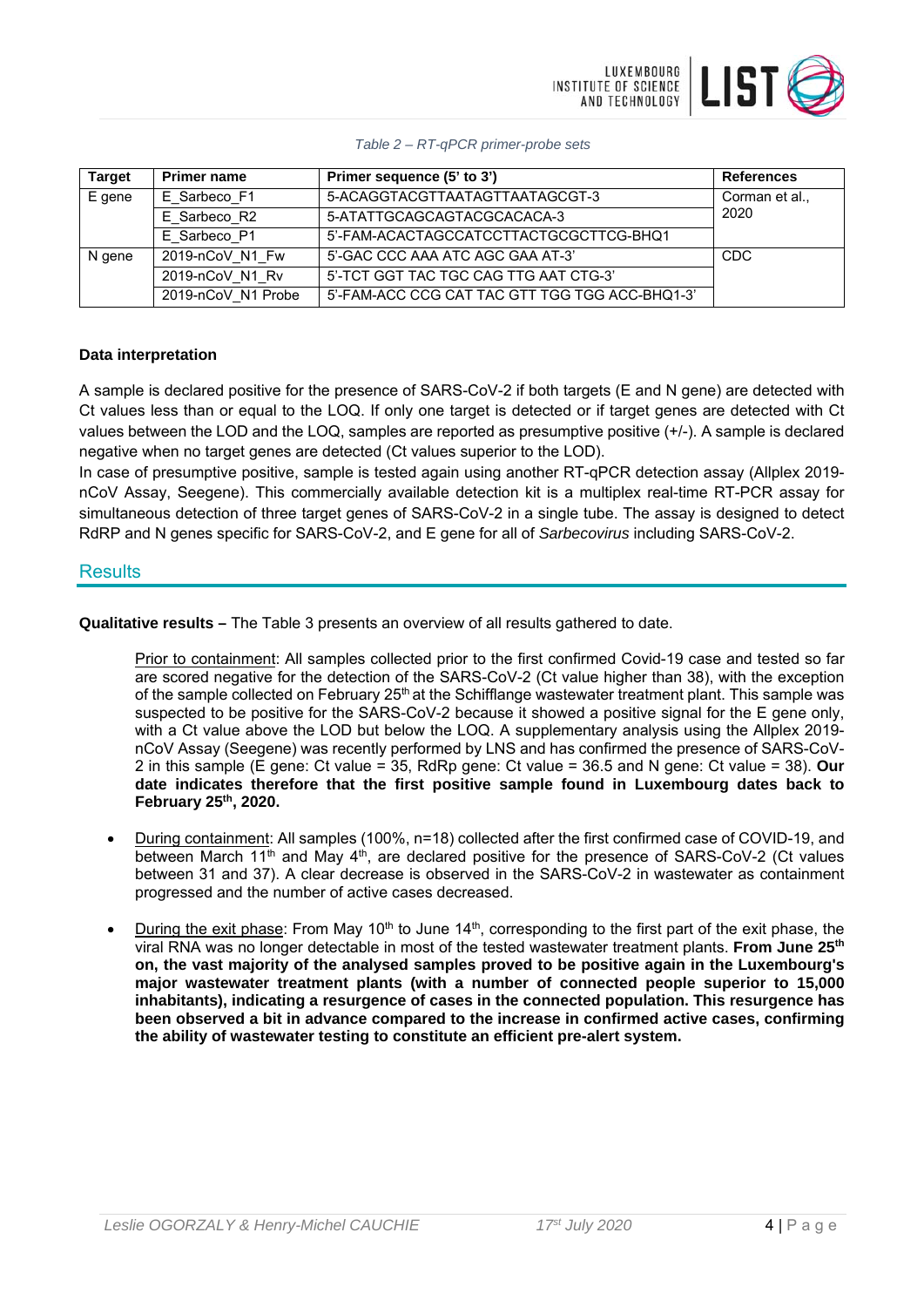

|              |                          |           | <b>Before First Covid-19</b><br>case |                 |                 |               |                          |           |           |                   | After First Covid-19 case |                                   |           |           |           |           |           |           |                          |                     |                   |           |                 |           |           |           |                |               |           |               |                 |                   |                     |                      |
|--------------|--------------------------|-----------|--------------------------------------|-----------------|-----------------|---------------|--------------------------|-----------|-----------|-------------------|---------------------------|-----------------------------------|-----------|-----------|-----------|-----------|-----------|-----------|--------------------------|---------------------|-------------------|-----------|-----------------|-----------|-----------|-----------|----------------|---------------|-----------|---------------|-----------------|-------------------|---------------------|----------------------|
|              |                          |           | <b>Before Containment</b>            |                 |                 |               |                          |           |           |                   |                           | <b>Containment</b>                |           |           |           |           |           |           |                          |                     | <b>Exit Phase</b> |           |                 |           |           |           |                |               |           |               |                 |                   |                     |                      |
| WWTP         | Inhabitants<br>connected | 08-Oct-19 | $20-Oct-19$                          | $12 - Nov - 19$ | $17 - Dec - 19$ | $14 - Jan-20$ | $12 - Feb - 20$          | 24-Feb-20 | 11-Mar-20 | samples<br>Tested | samples<br>Positive       | $\mathcal{E}$<br>rate<br>Positive | 30-Mar-20 | 05-Apr-20 | 16-Apr-20 | 22-Apr-20 | 28-Apr-20 | 04-May-20 | samples<br><b>Tested</b> | samples<br>Positive | Positive rate (%) | 10-May-20 | $21 - May - 20$ | 27-May-20 | 02-Jun-20 | 08-Jun-20 | 14-Jun-20      | $25 - Jun-20$ | 02-Jul-20 | $08 -$ Jul-20 | $14 - Jul - 20$ | samples<br>Tested | samples<br>Positive | rate (%)<br>Positive |
| Beggen       | 139731                   |           |                                      |                 |                 |               |                          |           |           | $\mathbf 0$       | $\mathbf 0$               |                                   | $+$       | $+$       | $+$       | $+$       | $+$       |           | 6                        | 6                   | 100               | $\ddot{}$ | 土               |           |           |           |                | $+$           | $+$       | $+$           | $+$             | 10 <sup>1</sup>   | 6                   | 60                   |
| Bettembourg  | 53606                    |           |                                      |                 |                 |               |                          |           |           | $\mathbf{0}$      | $\mathbf{0}$              |                                   |           |           |           |           |           |           | $\mathbf 0$              | $\mathbf 0$         |                   |           | c.              |           |           |           | $\overline{+}$ | $+$           | $+$       | $+$           | $+$             | 10 <sup>1</sup>   | 5                   | 50                   |
| Schifflange  | 68143                    |           |                                      |                 |                 |               | ٠                        | 土         | $+$       | 8                 | $\overline{2}$            | 25                                | $+$       | $+$       | $+$       | $+$       | $+$       |           | 6                        | 6                   | 100               |           | 土               | ٠         |           |           |                | $\ddot{}$     | $+$       | $+$           | $+$             | 10 <sup>1</sup>   | 5                   | 50                   |
| Bleesbrück   | 30930                    |           |                                      |                 |                 |               |                          |           |           | $\mathbf 0$       | $\mathbf{0}$              |                                   |           |           |           |           |           |           | $\mathbf 0$              | $\mathbf 0$         |                   |           | $\sim$          |           |           |           |                | $+$           | $+$       | $+$           |                 | 8                 | 3                   | 38                   |
| Mersch       | 30473                    |           |                                      |                 |                 |               |                          |           |           | $\mathbf{0}$      | $\mathbf{0}$              |                                   |           |           |           |           | $+$       |           | $\overline{2}$           | $\sqrt{2}$          | 100               |           | $+$             |           |           |           |                | $+$           | $+$       | $+$           | $+$             | 10 <sup>1</sup>   | 5                   | 50                   |
| Pétange      | 59481                    |           |                                      |                 |                 |               | $\overline{\phantom{0}}$ | c.        | $+$       | 8                 | $\mathbf{1}$              | 13                                |           |           |           |           | $+$       |           | $\overline{2}$           | $\overline{2}$      | 100               |           | ÷.              |           | $+$       |           | $+$            | $+$           | $+$       | $+$           | $+$             | 10 <sup>1</sup>   | 6                   | 60                   |
| Hesperange   | 15479                    |           |                                      |                 |                 |               |                          |           |           | $\mathbf{0}$      | $\mathbf{0}$              |                                   |           |           |           |           |           |           | $\overline{2}$           | $\overline{2}$      | 100               | 土         | $\sim$          |           |           |           |                |               | $+$       |               | $+$             | 10 <sup>1</sup>   | $\overline{4}$      | 40                   |
| Echternach   | 7499                     |           |                                      |                 |                 |               |                          |           |           | $\mathbf 0$       | $\mathbf{0}$              |                                   |           |           |           |           |           |           | $\mathbf 0$              | $\mathbf 0$         |                   |           |                 |           |           |           |                |               |           | 土             | $+$             | 3                 | 2                   | 67                   |
| Uebersyren   | 18600                    |           |                                      |                 |                 |               |                          |           |           | $\mathbf{0}$      | $\mathbf{0}$              |                                   |           |           |           |           |           |           | $\mathbf 0$              | $\mathbf{0}$        |                   |           |                 |           |           |           |                |               | $+$       | $\ddotmark$   | $+$             | 5                 | 3                   | 60                   |
| Grevenmacher | 9835                     |           |                                      |                 |                 |               |                          |           |           | $\mathbf{0}$      | $\mathbf{0}$              |                                   |           |           |           |           |           |           | $\mathbf 0$              | $\mathbf 0$         |                   |           |                 |           |           |           |                |               | $+$       | $+$           |                 | 5                 | 3                   | 60                   |
| Troisvierges | 3411                     |           |                                      |                 |                 |               |                          |           |           | $\mathbf{0}$      | $\mathbf{0}$              |                                   |           |           |           |           |           |           | $\mathbf 0$              | $\mathbf 0$         |                   |           | ×.              |           |           |           |                |               |           |               |                 | 6                 | $\Omega$            | $\mathbf{0}$         |
| <b>Total</b> | 437188                   |           |                                      |                 |                 |               |                          |           |           | 16                | 3                         | 19                                |           |           |           |           |           |           | 18                       | 18                  | 100               |           |                 |           |           |           |                |               |           |               |                 | 87                | 42                  | 48                   |

*Table 3 – Summary of the screening of SARS-CoV-2 in 24-h composite samples of incoming wastewater at different WWTP in Luxembourg. Red: samples positive for SARS-CoV-2, Yellow: presumptive samples for SARS-CoV-2 (one of the gene below the quantification limit, the other above), Green: negative samples for SARS-CoV-2, white: not tested*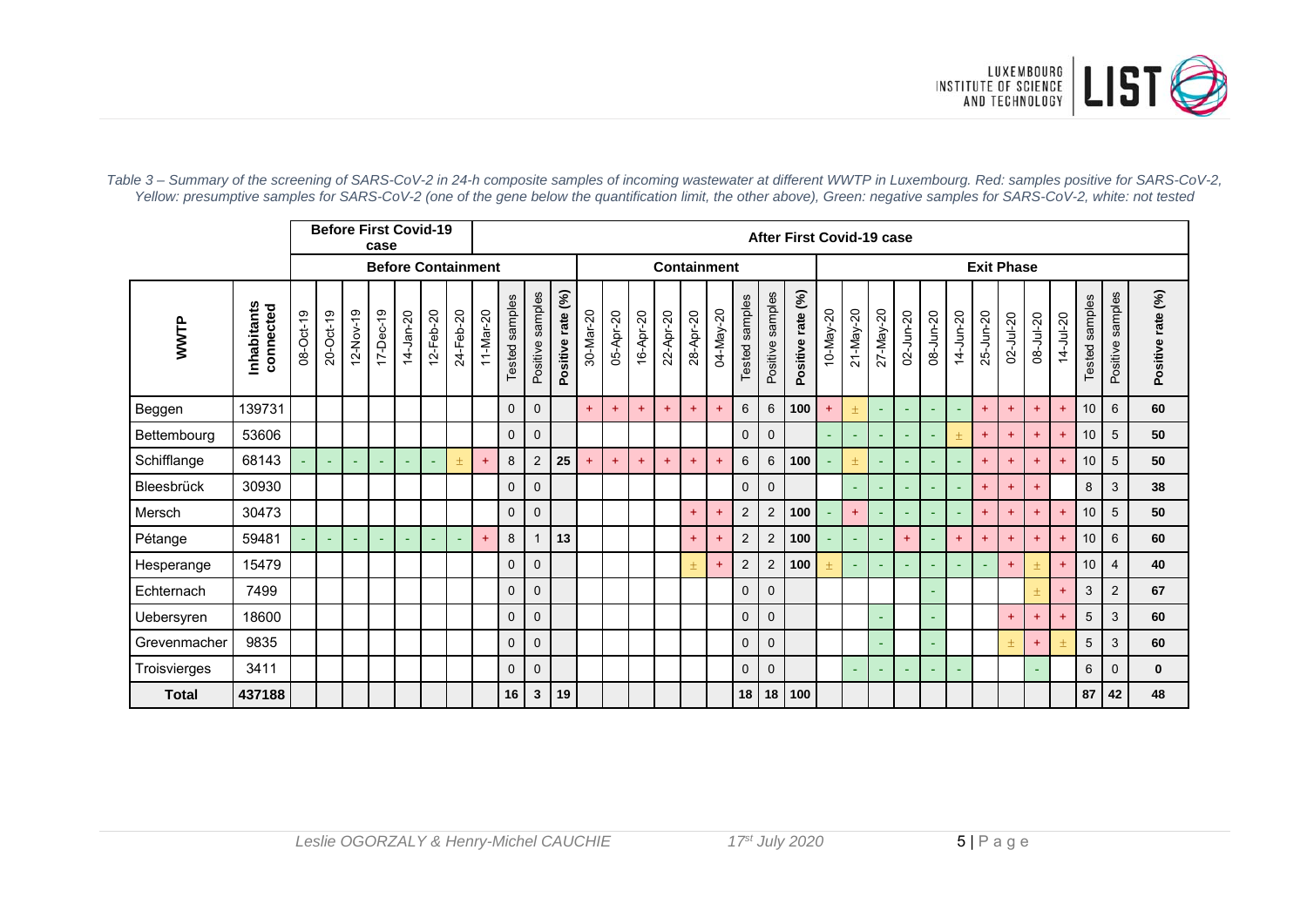

**Detailed quantitative Results** – Dynamics of the concentration of E and N genes in each monitored wastewater treatment plants are shown in Figures 2 and 3, respectively, compared to the dynamics of active cases (Red<br>
curve with red open circles: data from Luxembourg's government site: curve with red open circles: data from Luxembourg's government site; https://coronavirus.gouvernement.lu/fr.html)



*Figure 2 - RT-qPCR quantification time-course monitoring of SARS-CoV-2 (gene E) in samples taken at the inlet of the wastewater treatment plant (from March 31st to July 14th)* 



*Figure 3 – RT-qPCR quantification time-course monitoring of SARS-CoV-2 (gene N) in samples taken at the inlet of the wastewater treatment plant (from March 31st to July 14th)*